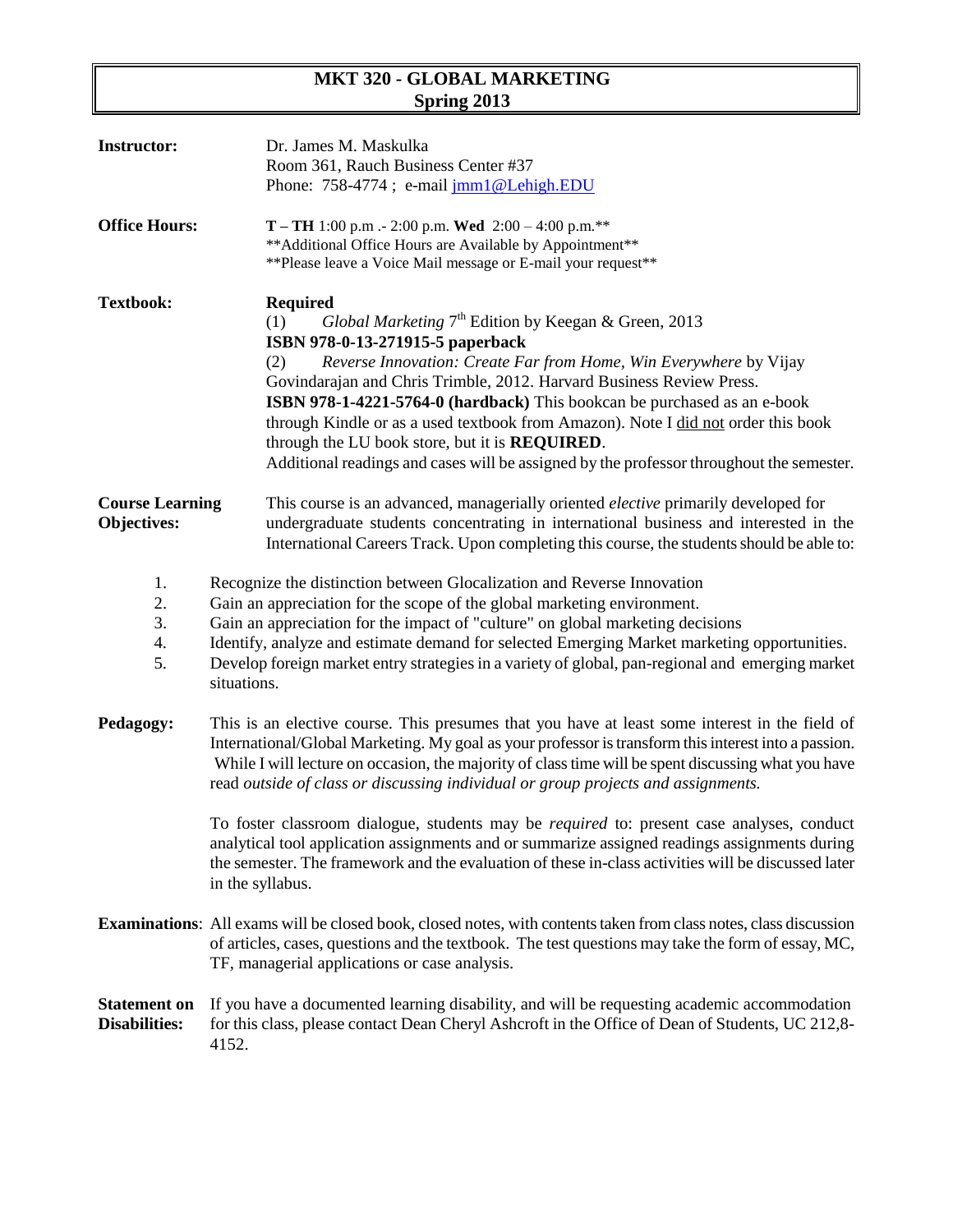**Academic Integrity:** "Lehigh University Student Senate, Statement of Academic Integrity. We, the "Lehigh University Student Senate, as the standing representative body of undergraduates, reaffirm the duty and obligation of the students to meet and uphold the highest principles and values of personal , moral, and ethical conduct. As partners in our educational community, both students and faculty share responsibility for promoting and helping to ensure an environment of academic integrity. As such, each student is expected to complete all academic coursework in accordance to the standards set forth by the faculty and in compliance with the university's Code of Conduct.

#### **Make-Up Test Policy**:

- 1. Don't miss the EXAM!
- 2. Automatic one-grade lower on make-up tests.
- 3. Make–up exams will only be given for exceptional circumstances; University approved absence required.
- **4. Also, instructor must be informed of missed tests before the scheduled test time (preferably at least a one (1) week notice.**

#### **Course Evaluation**:

| 2 exams (each worth 100 points)                                  | 200 points |
|------------------------------------------------------------------|------------|
| Semester Term Project                                            | 100        |
| Class Participation and discussion                               | 50         |
| <i>Individual Written assignment</i> $(2 \tQ 25 \text{ points})$ | 50         |
| <b>TOTAL</b>                                                     | 400 points |

#### **Additional Evaluation Comments**:

Any **group work** required in the course will be evaluated on a **"peer evaluation"** basis for individual effort as well as the "quality" of input. Consequently, an *individual student grade may be lowered as a result of the peer evaluation process.* Also, any assignment handed in late will be penalized. Time is money and additional time also provides you (unfairly!) with a preparation advantage that your fellow students did not have.

#### **Grading:**

|              | $A = 93 - 100\%$ (372-400 points)     |   | $C = 75 - 77.9\%$ (300-311 points)   |
|--------------|---------------------------------------|---|--------------------------------------|
|              | $A- = 90 - 92.9\%$ (360-371 points)   |   | $C = 72 - 74.9\%$ (288-299 points)   |
|              | $B_{+}$ = 87 - 89.9% (348-359 points) |   | $D+ = 69 - 71.9\%$ (276 -287 points) |
| $\mathbf{B}$ | $= 84 - 86.9\%$ (336-347 points)      | D | $= 66 - 68.9\%$ (264-275 points)     |
|              | $B- = 80 - 83.9\%$ (324-335 points)   |   | $D- = 63 - 65.9\%$ (252-263 points)  |
|              | $C_{+}$ = 78 - 79.9% (312-323 points) |   | $F =$ below 252 points               |

#### **Policy on Extra Credit**

I do not offer extra credit. RATIONALE: It minimizes the achievement of those students who have achieved a score above you. Additionally, if I extend this option for one student then I am obligated to offer this opportunity to everyone. QED.

## **Laptops and Cell Phone Policy (aka DD)**

"*Please NO TEXTING during class. Laptops may be used for MKT 320 in-class note taking purposes only. Checking emails or working on other CBE class assignments during the MKT 320 class time is inappropriate and unprofessional."*

## **MKT 320: GLOBAL MARKETING (Spring 2013) COURSE SCHEDULE**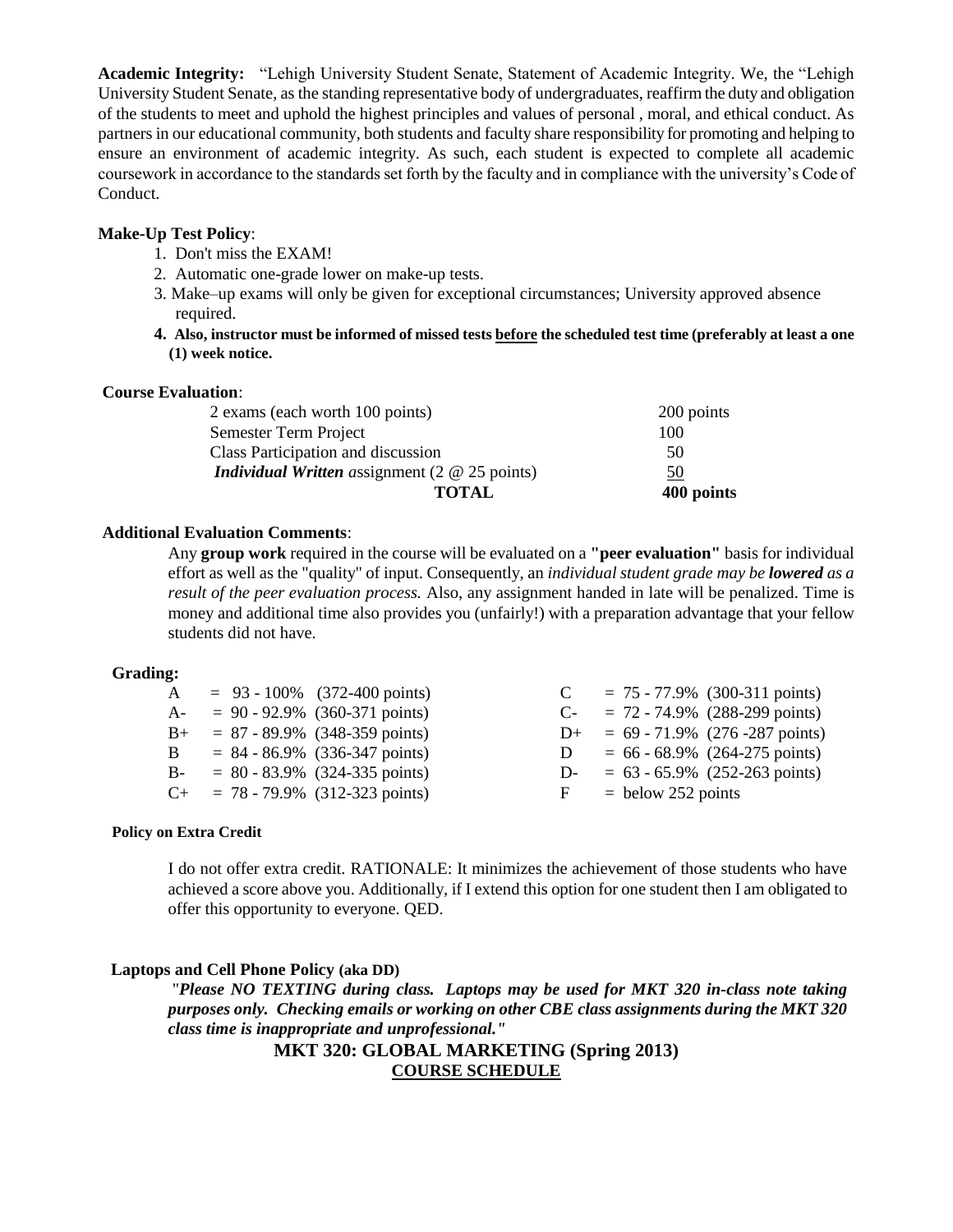| Date          | <b>Topic</b>                                                                 | Keegan<br>& Green | Assignments/Speakers*                                                                                                                                                                                                                                                                         |
|---------------|------------------------------------------------------------------------------|-------------------|-----------------------------------------------------------------------------------------------------------------------------------------------------------------------------------------------------------------------------------------------------------------------------------------------|
| Jan 15        | Introduction to the Course and Review of<br>Syllabus and Course Requirements |                   | Reading: Increasing Rules of the Global Economy are<br>Set in Brussels"<br>Reading: How GE Is Disrupting Itself                                                                                                                                                                               |
| Jan 17        | The Scope and Challenge of International<br>(Global) Marketing               | Chp <sub>1</sub>  | Case 1-2 McDonald's Expands Globally<br>While<br>Adjusting Its Local Recipe. (Be prepared to discuss case<br>questions)<br>In Class Review of Reading: "Increasingly Rules  Set<br>in Brussels"<br>Video "Protos: The Plant Oil Cooking Stove"                                                |
| Jan 22        | Global Economic Environment<br><b>Tutorial on Global Marketing Resources</b> | Chp 2             | In Class Review of Reading: How GE Is Disrupting Itself<br>Self-select term project team members; six (6) teams w/5<br>students/team<br>Ms. Janet Hughes jah612@Lehigh.EDU                                                                                                                    |
| Jan 24        | Regional Market Characteristics and PTAs                                     | Chp $3$           | Individual (Written) Culture Exercise. Follow assignment<br>description posted to Course Site (CS) Due January 31 <sup>st</sup> .<br>Reverse Innovation Individual??                                                                                                                          |
| <b>Jan 29</b> | Social and Cultural Environments                                             | Chp 4             | Term project -- "Innovation from Emerging Markets"<br>(Follow assignment description posted to Course Site.<br>Proposal due September 27th (or earlier). Final paper<br>due Nov. 28 <sup>th</sup> .<br>Reading: "French Workaholics" posted to CS                                             |
| Jan 31        | Social and Cultural Environments                                             | Chp 4<br>(cont.)  | In Class Discussion of Reverse Innovation??<br>Cultural<br>Exercise (time permitting) Term project -- "Innovation<br>from Emerging Markets"<br>(Follow assignment description posted to Course Site.<br>Proposals due February 19 and February 2.<br>Final paper due April 26 <sup>th</sup> . |
| Feb 5         | Negotiating with international customers,<br>partners and regulators.        |                   | Guest Speaker (TBA)                                                                                                                                                                                                                                                                           |
| Feb 7         | Political, Legal and Regulatory Environments                                 | Chp 5             | Reading: "Singapore Eases Ban on Sticky Foe" posted to<br>CS. Reading: "Luxury French brands hit back at fakes"                                                                                                                                                                               |
| Feb 12        | Global Information Systems and Marketing<br>Research                         | Chp 6             | Briefly discuss each group's "Innovation from Emerging<br>Markets" Concept Proposal if time permits.<br>Reading: "Global Pix"                                                                                                                                                                 |
| Feb 14        | Segmentation, Targeting and Positioning                                      | Chp 7             | (2) Individual (Written) Foreign Entry Strategy<br><b>Exercise. Follow assignment description posted to</b><br><b>Course Site. Foreign Entry Due March 5th</b>                                                                                                                                |
| Feb 19        | Reverse Innovation term project proposal<br>Presentations. Groups 1-3        |                   | Reverse Innovation term project proposal presentations.<br>Groups 1-3                                                                                                                                                                                                                         |
| Feb 21        | Reverse Innovation term project proposal<br>Presentations. Groups 4-6        |                   | Reverse Innovation term project proposal presentations.<br>Groups 4-6                                                                                                                                                                                                                         |
| Feb 26        | Exam I -- Chapters. 1-7 Plus Assigned<br><b>Readings</b>                     |                   |                                                                                                                                                                                                                                                                                               |
| Feb 28        | Importing, Exporting, and Sourcing                                           | Chp 8             | Reverse Innovation term project proposal returned<br>w/comments                                                                                                                                                                                                                               |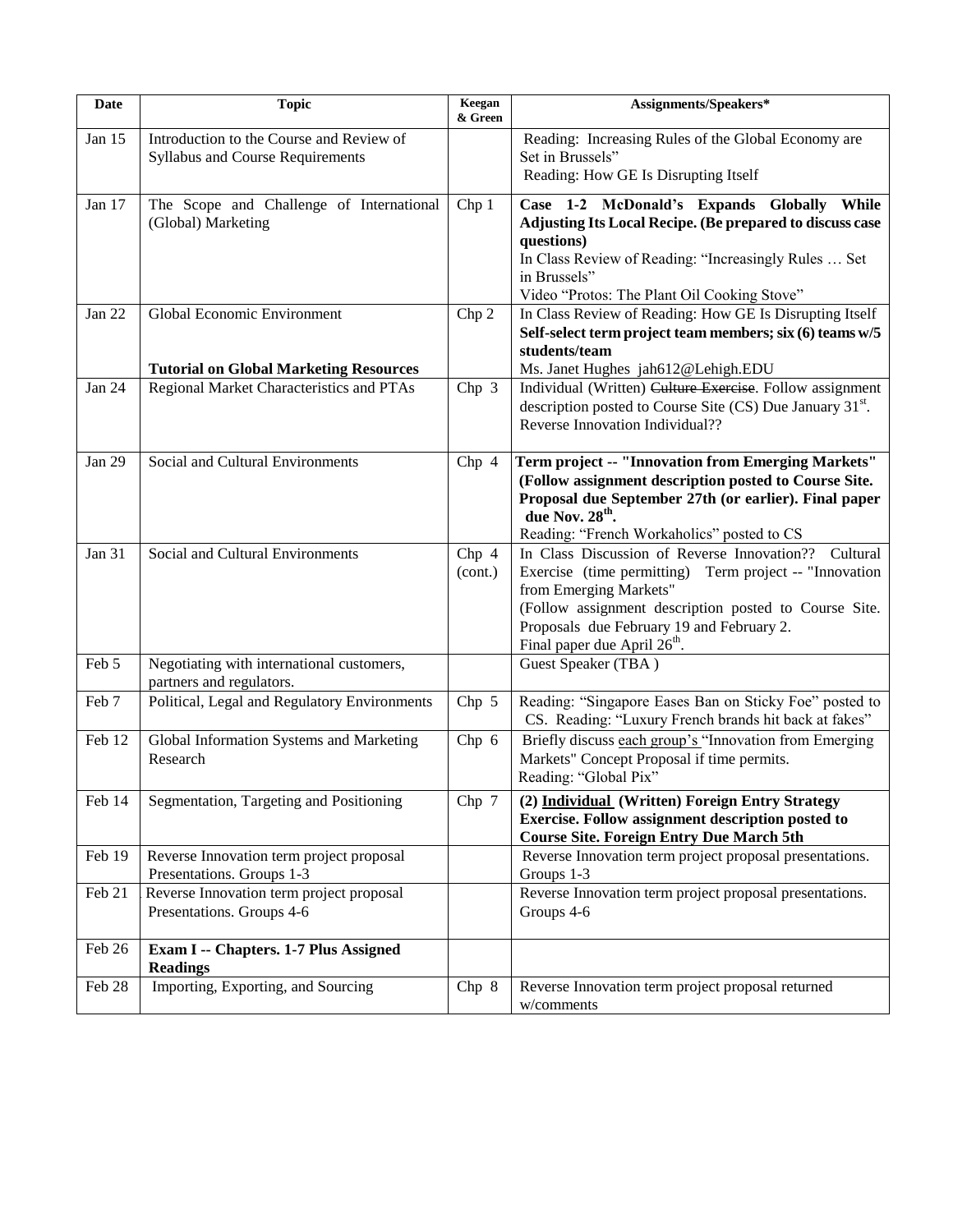| Date                 | <b>Topic</b>                                                                                                                     | Keegan<br>& Green | Assignments/Speakers*                                                                                                                                                      |
|----------------------|----------------------------------------------------------------------------------------------------------------------------------|-------------------|----------------------------------------------------------------------------------------------------------------------------------------------------------------------------|
| Mar 5                | Global Marketing Entry Strategies: Licensing,<br>Investment, and Strategic Alliances                                             | Chp 9             | <b>In-class discussion-- Entry Strategy Exercise (time</b><br>permitting)                                                                                                  |
| Mar 7                | Global Marketing Entry Strategies: Licensing,<br>Investment, and Strategic Alliances (con't)                                     | Chp 9<br>(con't)  |                                                                                                                                                                            |
| March<br>$11 - 15$   | <b>Spring Break - No Class</b>                                                                                                   |                   |                                                                                                                                                                            |
| Mar 19               | Brand and Product Decisions in Global<br>Marketing                                                                               | Chp 10            | Reading: "Kraft Reformulates Oreos for Chinese<br>Market"                                                                                                                  |
| Mar 21               | Pricing Decision                                                                                                                 | Chp 11            | Assign dates (October $11^{th}$ - October $2th^{th}$ ) to meet with<br>each group and briefly discuss each group's, "Innovation<br>from Emerging Markets" concept proposal |
| Mar 26               | Global Marketing Channels and Physical<br>Distribution                                                                           | Chp 12            |                                                                                                                                                                            |
| Mar 28               | Guest Speaker-AEF                                                                                                                |                   | <b>TBA</b>                                                                                                                                                                 |
| Apr 2                | Global Marketing Communication Decisions I:<br>Advertising and PR                                                                | Chp 13            | Presentation Dates for Emerging Markets Projects<br>Assigned in Class                                                                                                      |
| Apr 4                | <b>COMPREHENSIVE Draft of the Innovation</b><br>from Emerging Market Term Project Due                                            |                   | <b>Mandatory Attendance by all Team Members;</b><br>also Ms. Janet Hughes will also be available.<br><b>Location-DMS</b>                                                   |
| Apr 5                |                                                                                                                                  |                   | LAST DAY TO WITHDRAW WITH A 'W'                                                                                                                                            |
| Apr 9                | Global Marketing Communication Decisions II:<br>Sales Promotion, PS, and Special Forms of MC                                     | Chp 14            | Review of Foreign Commercials<br><b>COMPREHENSIVE Draft of the Innovation from</b><br>Emerging Market Term Project Returned with<br>professor's comments.                  |
| Apr 11               | Strategic Elements of Competitive Advantage                                                                                      | Chp 16            |                                                                                                                                                                            |
| Apr 16               | Strategic Elements of Competitive Advantage                                                                                      | Chp 16<br>(con't) |                                                                                                                                                                            |
| Apr 18               | Exam II-Chapter 8-16 (excluding Chapter<br>15) plus Assigned Readings                                                            |                   |                                                                                                                                                                            |
| Apr 23               | Reverse Innovation Term Project Laboratory.<br>In-class "Open Review Session" for all term<br>projects with the professor        |                   | Agency peer evaluation due<br><b>Assign Term Project Presentation Dates</b>                                                                                                |
| Apr 25               | Reverse Innovation Term Project Laboratory.<br>In-class "Open Review Session" for all term<br>projects with the professor        |                   | <b>Course Evaluations</b>                                                                                                                                                  |
| <b>FRI</b><br>Apr 26 | Final Draft of all Reverse Innovation term<br>projects and PPT Slide Presentation due at 12<br>noon (or earlier). No exceptions! |                   | PLEASE SUBMIT TWO (2) BOUND COPIES and<br>one electronic copy of your Reverse Innovation term<br>project and your PPT slides                                               |
| Apr?<br>May?         | All Reverse Innovation project<br>presentations are scheduled during the<br>registrar's assigned final exam date.                |                   | Registrar's assigned final exam date for our class<br>TBA by the registrar.                                                                                                |

**NOTE: Syllabus subject to change!**